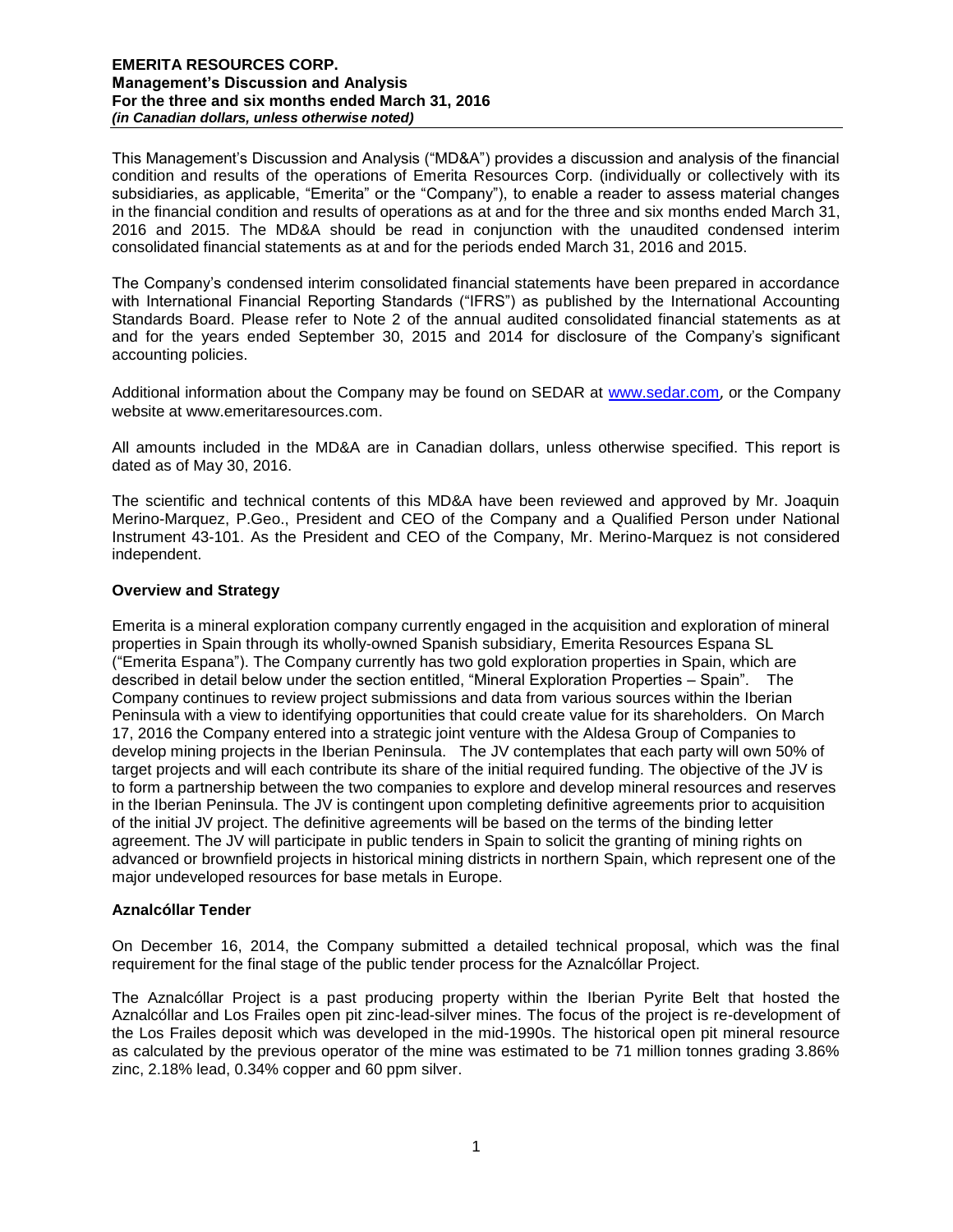On February 23, 2015, the panel evaluating the bids for the Aznalcóllar Project on behalf of the Junta of Andalusia recommended that the tender be granted to the Company's competitor in the bidding process. On February 26, 2015, the Head of the Mine Department of the Junta Andalusia confirmed that the tender process had been concluded and formally granted the tender to the Company's competitor.

Given the strength of its proposal, the Company initiated an appeal to the tender process and engaged in discussions with the responsible officials. The Company submitted an appeal on February 27, 2015 which was accepted by a Seville court judge on March 2, 2015.

In November 2015, the Court of Seville issued a resolution to the recent investigation regarding the public tender process to award the mining rights to the Aznalcóllar Project. The judge of the Seville court essentially ruled that although there was not sufficient evidence to prove beyond a doubt the existence of a criminal act, the evidence clearly demonstrated the existence of numerous administrative irregularities that must be resolved by the administrative courts of Seville to ensure that the Aznalcóllar Project is awarded to the rightful bidder as per well-established public tender legislation.

Further to this ruling, Emerita is continuing the legal process in the administrative court against the Aznalcóllar granting resolution as recommended by the Judge. The Company is confident that appealing the Court of Seville's ruling while at the same time filing a claim in the administrative courts is the most effective way to ensure that its rights to a fair and legal process in the granting of the Aznalcóllar Project are ultimately adhered to. The timing of the legal process cannot be determined at this time and whether or not this process will result in the Company ultimately winning the rights to Aznalcóllar Project remains uncertain.

# **Mineral Exploration Properties – Spain**

The Company has interests in two gold exploration properties. The two properties are Las Morras located in the Extremadura region, Spain, and the other is Sierra Alta located in the Asturias region in northwestern Spain. Each of the properties is comprised of exploration permits that were issued by the Extremadura regulatory authorities and the Asturian regulatory authorities, respectively.

## *Las Morras Property – Description*

The original permit for Las Morras Property was comprised of 230 claims, totaling approximately 7,000 hectares. The permit for Las Morras was granted in 2012 and expired on April 17, 2015 but was renewable for an additional three year term. The Company applied for an additional two year term and received approval of the renewal for a period of two years on August 20, 2015. This property is located in the eastern part of the Badajoz province of Spain. In 2013, the Company applied for five additional permits around the Las Morras Project area in the Extremadura Region. Between November 2014 and January 2015, the Company received the notice from the Extremadura Region authorities that these five additional permits had been granted. The additional permits covered areas of Matillas, La Machuela, El Alandre, Matajarda and Garbayuela. As a result of difficult financing conditions, the Company decided to cancel these permits on March 12, 2015.

## *Las Morras Property – Exploration*

The Company carried out a geochemical exploration campaign in November and December 2014, consisting of 731 meters of trenching and a total of 95 samples.

The goal of this program was to attempt to better understand the relationship between phases of quartz veining and gold, and to test geophysical anomalies. Quartz veining of at least two phases can be seen in these trenches. An early phase of veining trending in a W-E direction, along foliation, could be the first phase of veining. It presents many boudins and is well foliated (augened). The other main trend, that is likely younger, but maybe not the youngest phase of quartz veining is trending to a NE-SW direction (070). These veins can be quite large, but remain weakly deformed compared to the early W-E phase.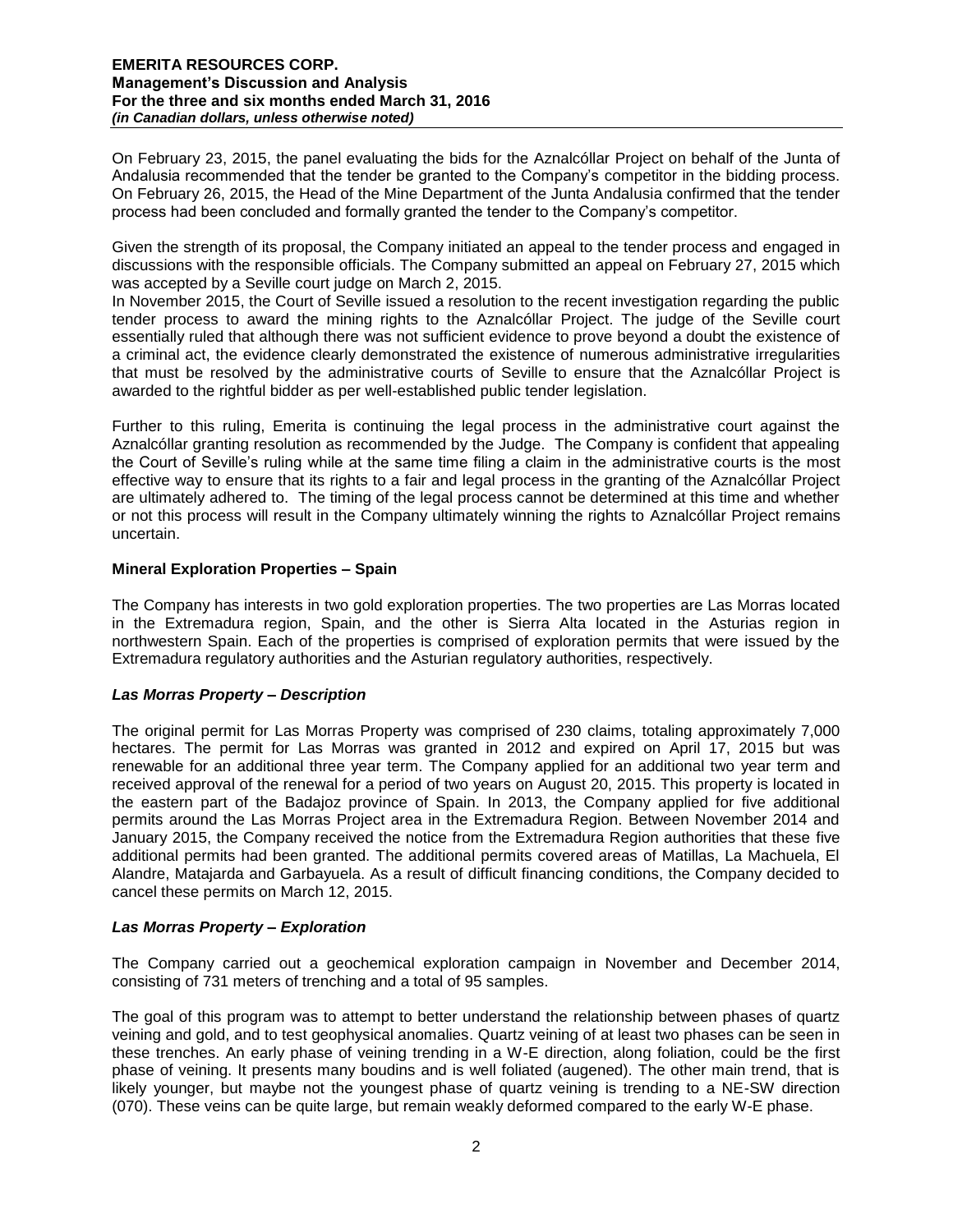Both of these phases have well foliated conjugate sets of minor veinlets. There appears to also be a very late set of fracture filling veins that trend in all directions, crossing lithologies with knife edge contacts. These major sets of veins were opened by trenching over a 20m width and 34m long, in a large zone of carbonate alteration with Fe, so intense to make rocks soft as soap. All phases and sets were sampled. The results showed weak gold anomalies that correlated very well with moderate arsenic anomalies.

# *Las Morras Property – Outlook*

Conditional on financing, the Company expects to do a moderate exploration program on its 100% owned Las Morras property. As a result of the previous geochemical and geophysical exploration campaigns, two areas have been prioritized in the Las Morras property, the Central zone, which contains two target areas, and the Northwestern zone, which contains one target area.

## *Peña Encina Property – Description and Outlook*

The Peña Encina Property is comprised of one exploration permit that expired on April 18, 2015. The Company did not apply for a renewal of this property and for this reason has written down the full value of the property as at March 31, 2015.

# *Sierra Alta Property – Description and Outlook*

The Sierra Alta property is comprised of one exploration permit which consists of 90 mining claims comprising 2,700 hectares in the Asturias region in northwestern Spain. The Company applied for the permit on November, 18 2013 and received notice that the property had been granted on July, 8 2015 through the publication of the granting in the regional gazette. From that date, the concession is valid for a three year term and is renewable for equal and successive periods of three years. The permit will expire on July 2018.

## **Liquidity and Capital Resources**

As at March 31, 2016, the Company had a working capital deficit of \$1,259,433 (September 30, 2015 – working capital deficit of \$979,541), which included a cash balance of \$19,112 (September 30, 2015 - \$50,477), amounts receivable of \$98,326 (September 30, 2015 - \$102,012), and prepaid expenses and advances of \$10,578 (September 30, 2015 - \$5,599), offset by accounts payable and accrued liabilities of \$1,387,449 (September 30, 2015 - \$1,137,629).

On April 27, 2015, the Company completed a non-brokered private placement financing by issuing 11,000,000 common shares at a price of \$0.05 per common share for gross proceeds of \$550,000.

On December 24, 2015, the Company completed a non-brokered private placement financing comprising of 4,250,000 units (the "Units") at a purchase price of \$0.05 per Unit for gross proceeds of \$212,500. The primary use of proceeds was to pay overdue current liabilities and further reduce the Company's working capital deficit. Each Unit is comprised of one common share in the capital of the Company and one common share purchase warrant. Each warrant entitles the holder thereof to purchase one common share at an exercise price of \$0.10 for a period of 24 months following December 24, 2015.

On May 24, 2016, the Company completed a non-brokered private placement financing comprising of 19,080,000 units (the "Units") at a purchase price of \$0.05 per Unit for gross proceeds of \$954,000. These proceeds will be used to improve the Company's working capital position. Each Unit is comprised of one common share in the capital of the Company and one common share purchase warrant. Each warrant entitles the holder thereof to purchase one common share at an exercise price of \$0.10 for a period of 24 months following May 24, 2016.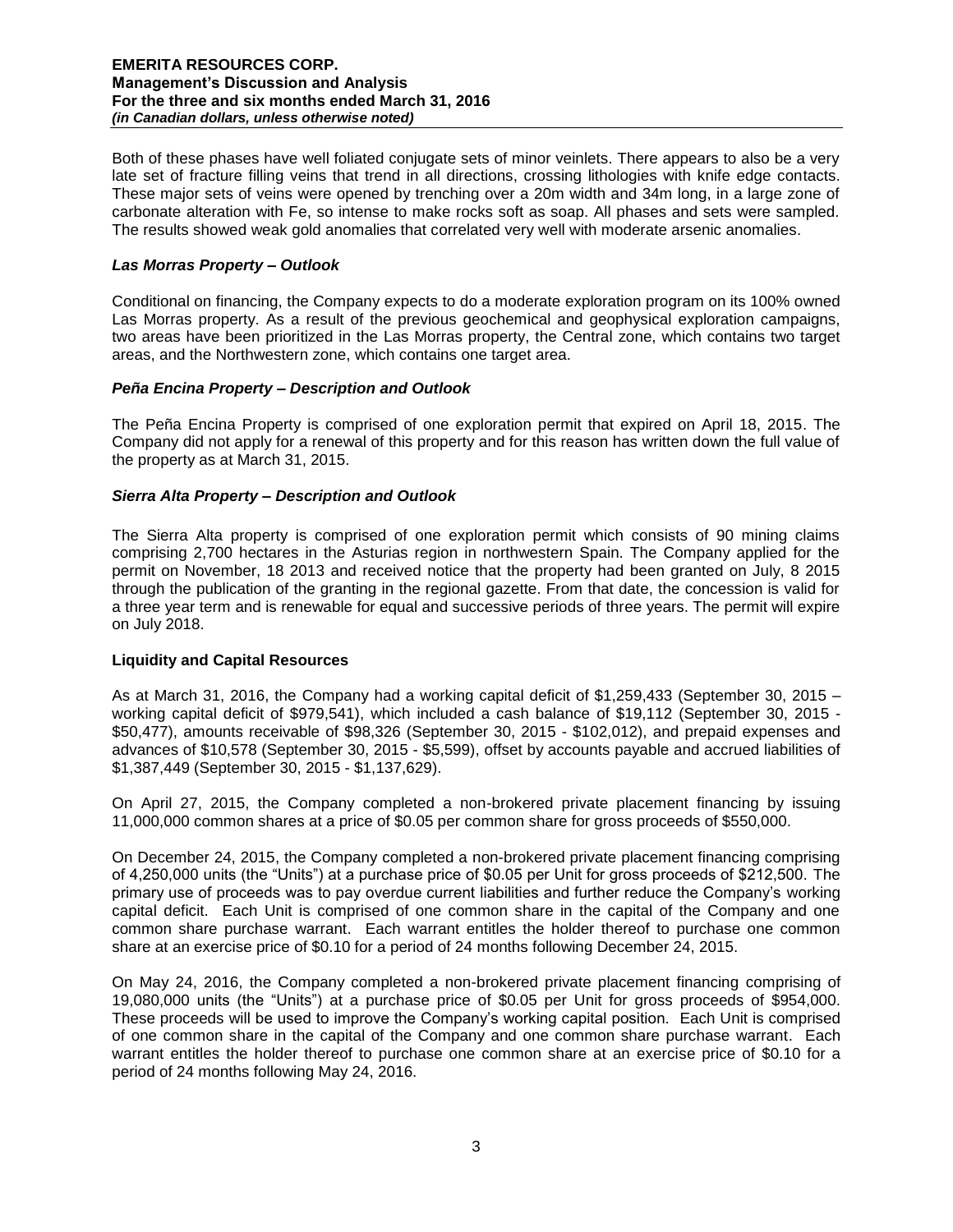### **Results of Operations**

During the three and six months ended March 31, 2016, the Company recorded a loss of \$395,964 and \$413,121, or \$0.01 and \$0.01 per share, respectively, compared with a loss of \$750,548 and \$1,810,599, or \$0.02 and \$0.04 per share, during the comparable three and six months ended March 31, 2015.

Expenses incurred during the three and six months ended March 31, 2016 included \$122,100 and \$186,435 in consulting and management fees; \$9,891 and \$17,374 in shareholders communications and filing fees; \$18,176 and \$18,143 in travel expense, largely related to travel to the Company's properties in Spain; \$3,397 and \$6,533 in office expenses for office administration services; \$13,199 and \$13,199 in professional fees; and \$2,000 and \$6,000 in share-based compensation expense. During the three and six months ended March 31, 2016, project evaluation expenses of \$231,481 and \$327,797 were incurred relating to the evaluation of possible mineral properties within Spain. These project evaluation expenses primarily included fees for numerous professionals who were involved in the preparation of the Aznalcóllar tender document submitted to the Government of Andalucia.

Expenses incurred during the three and six months ended March 31, 2015 included \$114,592 and \$300,105 in consulting and management fees; \$22,780 and \$39,714 in shareholders communications and filing fees; \$nil and \$47,097 in travel expense, largely related to travel to the Company's properties in Spain; \$18,791 and \$41,687 in office expenses for office administration services; \$9,100 and \$23,386 in professional fees related to the preparation and audit of the Company's financial statements; and project evaluation expenses of \$582,519 and \$1,353,991 relating to the evaluation of mineral properties in Spain.

#### **Cash flows**

#### *Six months ended March 31, 2016*

During the six months ended March 31, 2016, the Company used cash of \$158,151 on operating activities. Cash used in operating activities consisted primarily of new project evaluation expenses incurred on the Company's properties in Spain, and corporate general and administrative expenses.

During the six months ended March 31, 2016, investing activities used \$85,038 which related to office equipment and general overhead for exploration and evaluation expenditures on the Company's properties in Spain, including new project evaluation.

During the six months ended March 31, 2016, financing activities generated \$211,692 from the net proceeds from the private placement which closed on December 24, 2015.

#### *Six months ended March 31, 2015*

During the six months ended March 31, 2015, the Company used cash of \$1,390,045 on operating activities. Cash used in operating activities consisted mainly of new project evaluation expenses incurred on the Company's properties in Spain, and corporate general and administrative expenses.

During the six months ended March 31, 2015, investing activities used \$1,635 which related to office equipment and general overhead for exploration and evaluation expenditures on the Company's properties in Spain.

During the six months ended March 31, 2015, financing activities generated \$395,331 from the net proceeds from the private placement which closed on April 24, 2015.

#### **Off-Balance Sheet Items**

As at March 31, 2016, the Company did not have any off-balance sheet items.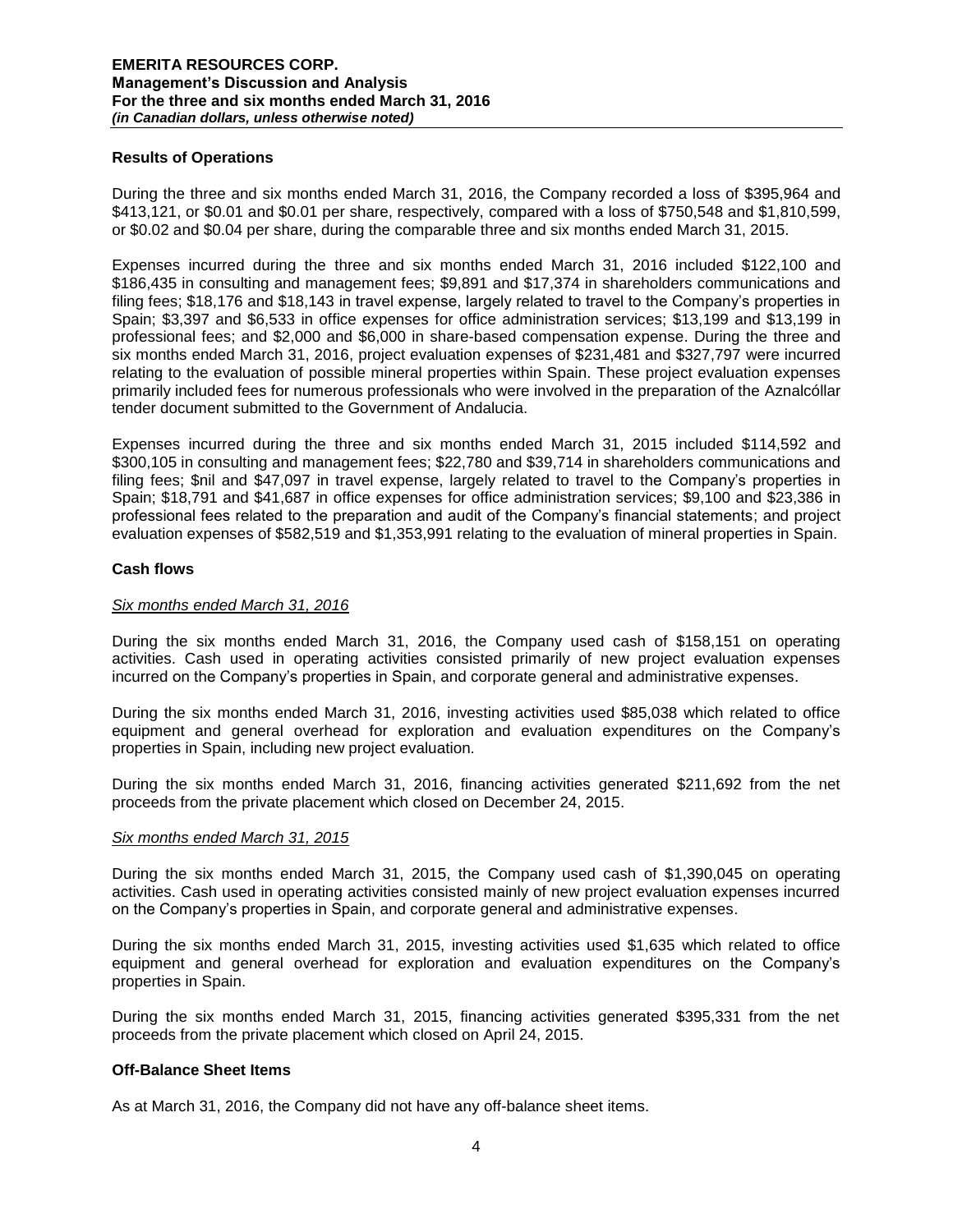## **Select Quarterly Information**

Select quarterly financial information for the most recent eight quarters is presented in the table below:

|                    | Operating   |           |             |                |                     |
|--------------------|-------------|-----------|-------------|----------------|---------------------|
| Period             | Revenue (1) | costs     | Loss        | Loss per share | <b>Total assets</b> |
|                    |             |           |             |                |                     |
| Q2- March 2016     |             | 400.244   | (395, 564)  | (0.01)         | 1,251,012           |
| Q1- December 2015  |             | 175,237   | (17, 157)   | (0.00)         | 1,489,367           |
| Q4- September 2015 |             | 202,450   | (207,692)   | (0.00)         | 1,196,621           |
| Q3- June 2015      |             | 242,156   | (255, 413)  | (0.00)         | 1,225,957           |
| Q2- March 2015     | -           | 747,782   | (750,548)   | (0.02)         | 979,263             |
| Q1- December 2014  | -           | 1,058,198 | (1,060,051) | (0.02)         | 1,640,243           |
| Q4- September 2014 |             | 487,450   | (584, 808)  | (0.01)         | 2,238,699           |
| Q3- June 2014      |             | 358,511   | (356,495)   | (0.01)         | 1,468,103           |

Explanatory Notes:

1) The Company has no sales revenues.

## **Outstanding Share Data**

As at May 30, 2016, the Company had 82,417,829 common shares, 34,330,000 warrants and 960,000 stock options outstanding. 3,000,000 stock options expired on January 10, 2016.

#### **Financial Instruments**

Financial instruments recorded at fair value on the statement of financial position are classified using a fair value hierarchy that reflects the significance of the inputs used in making the measurements. The fair value hierarchy has the following levels:

- a) Level 1 Unadjusted quoted prices in active markets for identical assets or liabilities;
- b) Level 2 Inputs other than quoted prices that are observable for assets or liabilities, either directly or indirectly; and
- c) Level 3 Inputs for assets and liabilities that are not based on observable market data.

The fair value hierarchy requires the use of observable market inputs whenever such inputs exist. A financial instrument is classified to the lowest level of the hierarchy for which a significant input has been considered in measuring fair value.

The Company's financial instruments include cash, and accounts payable and accrued liabilities. The carrying values of these financial instruments reported in the statement of financial position approximate their respective fair values due to the relatively short-term nature of these instruments.

As at March 31, 2016, the Company had no instruments to classify in the fair value hierarchy.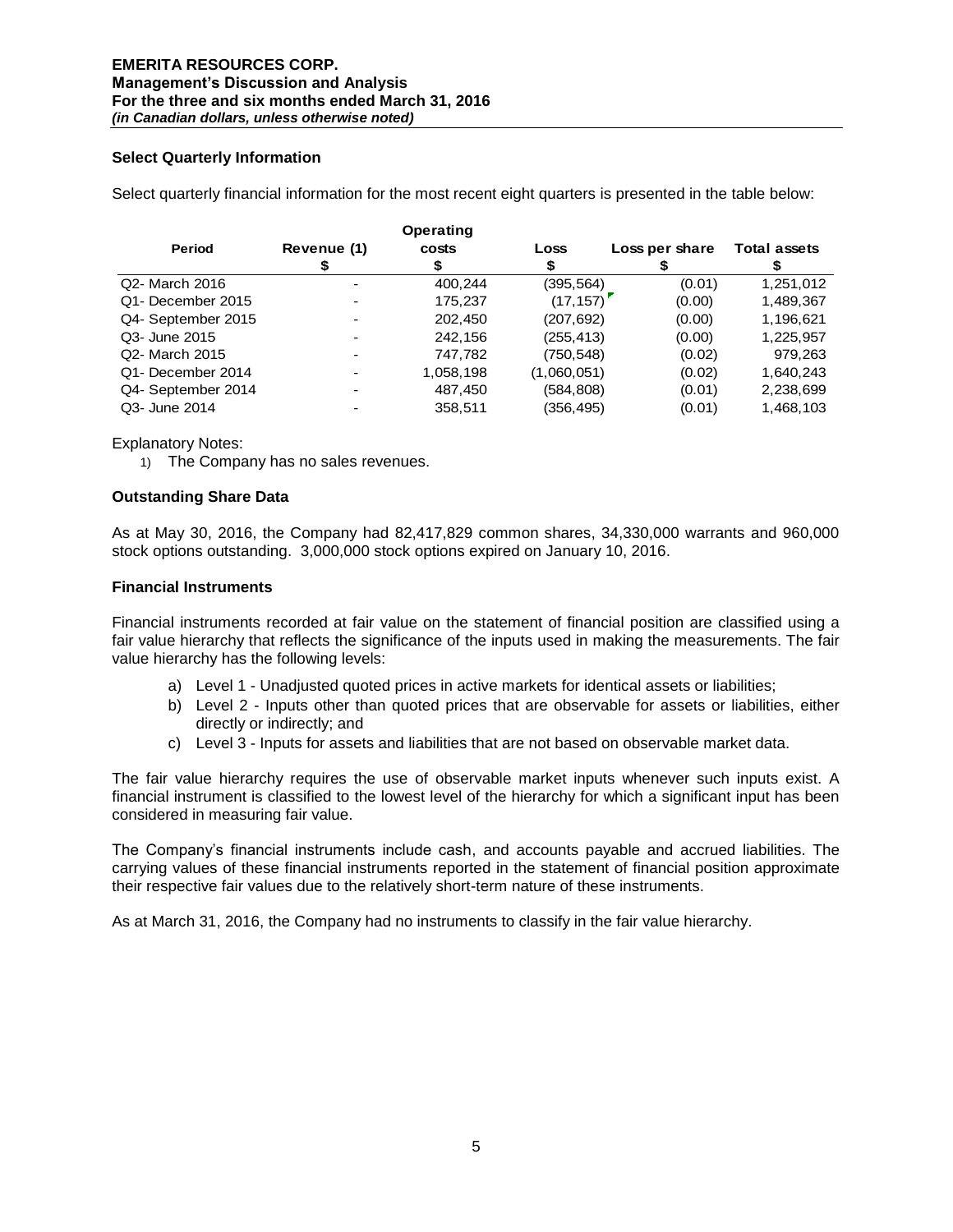The Company's risk exposures and the impact on the Company's financial instruments are summarized below:

#### (a) *Credit risk*

Counterparty credit risk is the risk that the financial benefits of contracts with a specific counterparty will be lost if a counterparty defaults on its obligations under the contract. This includes any cash amounts owed to the Company by those counterparties, less any amounts owed to the counterparty by the Company where a legal right of set-off exists and also includes the fair values of contracts with individual counterparties which are recorded in the financial statements.

### a. *Trade credit risk*

The Company is not exposed to significant trade credit risk.

#### b. *Cash*

In order to manage credit and liquidity risk the Company's policy is to invest only in highly rated investment grade instruments that have maturities of three months or less. Limits are also established based on the type of investment, the counterparty and the credit rating.

(b) *Currency risk* 

Currency risk is the risk that the fair value of, or future cash flows from, the Company's financial instruments will fluctuate because of changes in foreign exchange rates. The Company's foreign currency risk arises primarily with respect to the Euro from its property interests in Spain and US dollars from operations. Fluctuations in the exchange rates between these currencies and the Canadian dollar could have a material effect on the Company's business, financial condition and results of operations. The Company does not engage in any hedging activity to mitigate this risk.

As at March 31, 2016 and September 30, 2015, the Company had the following financial instruments and denominated in foreign currency (expressed in Canadian dollars):

|                                          | Euro |           | US dollars |           |
|------------------------------------------|------|-----------|------------|-----------|
| Cash                                     |      | 11.049    |            |           |
| Accounts payable and accrued liabilities |      | (434.026) |            | (51, 957) |
|                                          | S    | (422,977  |            | (51, 953) |

## **March 31, 2016**

| <b>September 30, 2015</b>                |   |              |  |            |
|------------------------------------------|---|--------------|--|------------|
|                                          |   | Euro         |  | US dollars |
| Cash                                     |   | 38.391       |  | 5.352      |
| Accounts payable and accrued liabilities |   | (465.855)    |  | (124, 898) |
|                                          | S | (427,464) \$ |  | (119, 546) |

A 1% strengthening (weakening) of the Canadian dollar against the Euro and US dollars would decrease (increase) net loss by approximately \$6,000 and \$700 (September 30, 2015 - \$4,000 and \$1,200) respectively.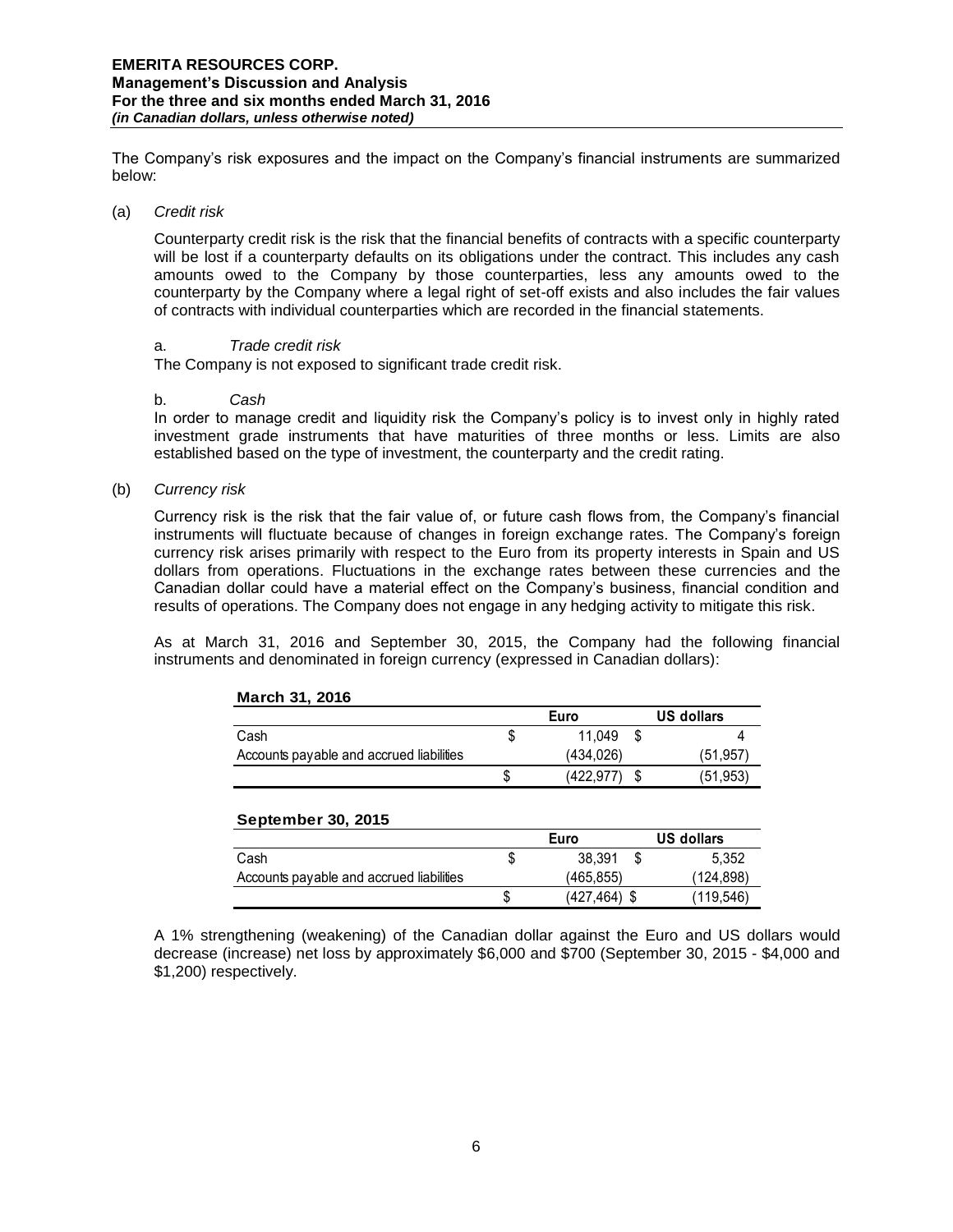### *(c) Liquidity risk*

Liquidity risk is the risk that an entity will encounter difficulty in meeting obligations associated with financial liabilities. The Company's approach to managing liquidity risk is to ensure that it will have sufficient liquidity to meet liabilities when due. At March 31, 2016, the Company had a cash balance of \$19,112 (September 30, 2015 - \$50,477) to settle current liabilities of \$1,387,449 (September 30, 2015 - \$1,137,629).

### *(d) Commodity / Equity price risk*

The Company is exposed to price risk with respect to commodity and equity prices. Equity price risk is defined as the potential adverse impact on the Company's earnings due to movements in individual equity prices or general movements in the level of the stock market. Commodity price risk is defined as the potential adverse impact on earnings and economic value due to commodity price movements and volatilities. The Company closely monitors commodity prices, as it relates to gold, individual equity movements and the stock market to determine the appropriate course of action to be taken by the Company. Commodity price risk is remote as the Company is not a producing entity.

#### **Critical Accounting Policies**

The Company's significant accounting policies are described in Note 2 to the audited consolidated financial statements for the year ended September 30, 2015. The preparation of statements in conformity with IFRS requires management to make estimates and assumptions that affect the reported amounts of assets and liabilities at the date of the financial statements and reported amounts of expenses during the reporting period. Actual outcomes could differ from these estimates. The following is a list of the accounting policies that management believes are critical, due to the degree of uncertainty regarding the estimates and assumptions involved and the magnitude of the asset, liability or expense being reported:

- Foreign currencies
- Exploration and evaluation properties
- Income tax accounts

## *Foreign currencies*

The presentation and functional currency of the Company is the Canadian dollar.

Transactions in currencies other than the functional currency are recorded at the rates of exchange prevailing on the dates of the transactions. At each financial position reporting date, monetary assets and liabilities that are denominated in foreign currencies are translated at the rates prevailing at the date of the statement of financial position. Exchange differences are recognized in operations in the period in which they arise.

The Company makes expenditures and incurs costs in Euros ("EUR") and United States Dollars ("US\$"). At March 31, 2016, one Canadian dollar was worth US\$0.7700 (September 30, 2015– US\$0.7493) and EUR 0.6768 (September 30, 2015 – EUR 0.6689). During the six months ended March 31, 2016, the average value of one Canadian dollar was US\$0.7382 (March 31, 2015 – US\$0.8413) and EUR 0.6720 (March 31, 2015 – EUR 0.7104).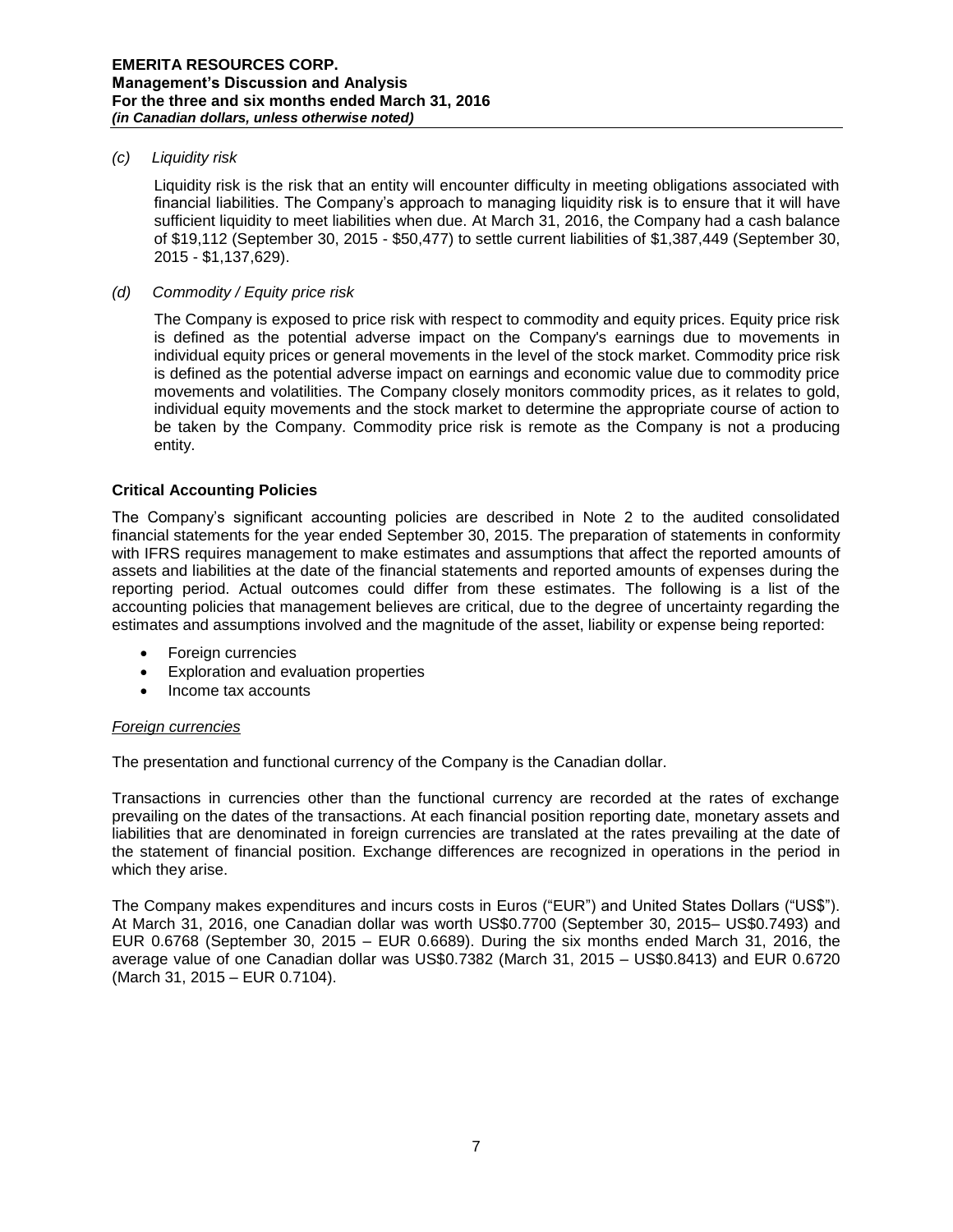*Exploration and evaluation properties*

|                                          | <b>Las Morras</b><br><b>Property</b> |
|------------------------------------------|--------------------------------------|
| Balance, September 30, 2015              | 991,834                              |
| Cost incurred during the period:         |                                      |
| Land management fees, taxes and permits  | 2,324                                |
| Labour, contract geologists, prospectors |                                      |
| Field expenses                           | 1,180                                |
| Sample analysis                          |                                      |
| Technical reports                        | 3,128                                |
| Travel, meals and accommodations         |                                      |
| Vehicle and fuel                         |                                      |
| Overhead - Project office Sevilla        | 82,456                               |
| <b>Balance, March 31, 2016</b>           | 1,080,922                            |

Once a license to explore an area has been secured, expenditures on exploration and evaluation activities are capitalized to exploration and evaluation properties and classified as a component of property, plant and equipment.

Exploration expenditures relate to the initial search for deposits with economic potential and to detailed assessments of deposits or other projects that have been identified as having economic potential.

Management reviews the carrying value of capitalized exploration and evaluation costs at least annually. The review is based on the Company's intentions for the development of the undeveloped property. Subsequent recovery of the resulting carrying value depends on successful development or sale of the undeveloped project. If a project does not prove viable, all irrecoverable costs associated with the project net of any impairment provisions are written off to operations.

The recoverability of amounts shown for exploration and evaluation properties is dependent upon the discovery of economically recoverable reserves, the ability of the Company to obtain financing to complete development of the properties, and on future production or proceeds of disposition.

Costs recovered in excess of the carrying amount are recognized in operations. At March 31, 2016, the Company had exploration and evaluation properties on the statement of financial position of \$1,080,922 (September 30, 2015 - \$991,834).

#### **Commitments and Contingencies**

The Company's exploration activities are subject to various laws and regulations governing the protection of the environment. These laws and regulations are continually changing and generally becoming more restrictive. The Company believes its operations are materially in compliance with all applicable laws and regulations. The Company expects to make expenditures to comply with such laws and regulations.

The Company is party to certain management contracts. These contracts contain minimum commitments of approximately \$300,000 (2015 - \$300,000) and additional contingent payments of up to approximately \$1,180,000 (2015 - \$1,120,000) upon the occurrence of a change of control. As a triggering event has not taken place, the contingent payments have not been reflected in these consolidated financial statements.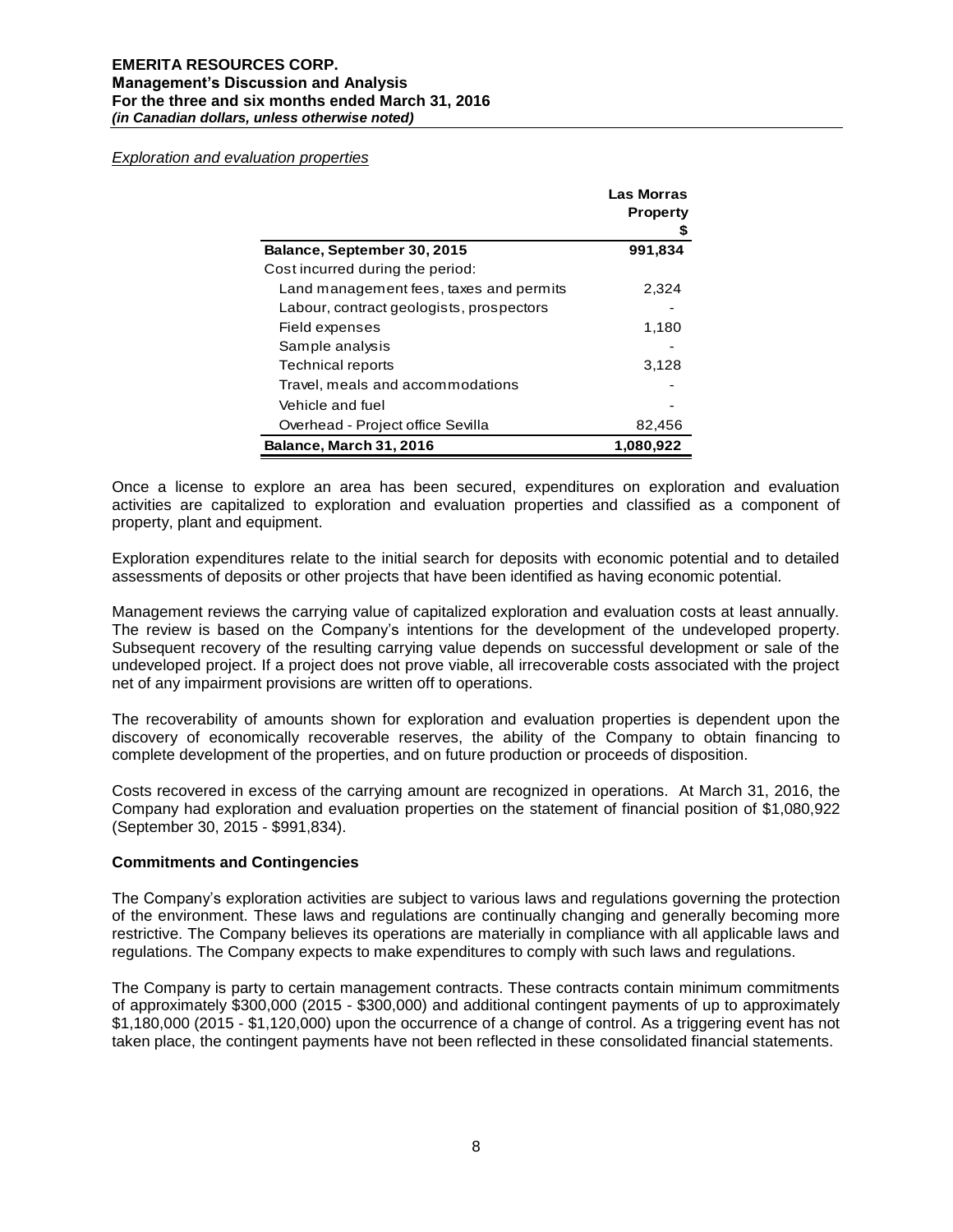### **Transactions with related parties**

The Company shares office space with other companies who may have common officers or directors. The costs associated with this space are administered by an unrelated company.

As at March 31, 2016, an amount of \$422,267, included in accounts payable, were owed to directors and officers of the Company (September 30, 2015 - \$297,163). The amounts outstanding on fees are unsecured, non-interest bearing, with no fixed terms of repayment.

#### *Compensation of key management personnel of the Company*

In accordance with IAS 24, key management personnel are those persons having authority and responsibility for planning, directing and controlling the activities of the Company directly or indirectly, including any directors (executive and non-executive) of the Company. During the six months ended March 31, 2016 and 2015, the remuneration of directors and other members of key management personnel are as follows:

|                     |     | Six months ended<br>March 31 |      |         |
|---------------------|-----|------------------------------|------|---------|
|                     |     |                              |      |         |
|                     |     | 2016                         | 2015 |         |
| Short-term benefits | \$. | 73.831                       | . ፕ  | 133.119 |

## **Risk Factors**

Mining exploration inherently contains a high degree of risk and uncertainty, which even a combination of careful evaluation, experience and knowledge may not eliminate. The following are certain factors relating to the business of the Company, which factors investors should carefully consider when making an investment decision concerning the Company shares. These risks and uncertainties are not the only ones facing the Company. Additional risks and uncertainties not presently known that the Company currently deems immaterial, may also impair the operations of the Company. If any such risks actually occur, the financial condition, liquidity and results of operations of the Company could be materially adversely affected and the ability of the Company to implement its growth plans could be adversely affected. An investment in the Company is speculative. An investment in the Company will be subject to certain material risks and investors should not invest in securities of the Company unless they can afford to lose their entire investment. The following is a description of certain risks and uncertainties that may affect the Company.

## *Substantial Capital Requirements and Liquidity*

Substantial additional funds for the establishment of the Company's current and planned operations will be required. No assurances can be given that the Company will be able to raise the additional funding that may be required for such activities, should such funding not be fully generated from operations. Mineral prices, environmental rehabilitation or restitution, current financial conditions, revenues, taxes, capital expenditures, operating expenses and geological results are all factors which will have an impact on the amount of additional capital that may be required. To meet such funding requirements, the Company may be required to undertake additional equity financing, which would be dilutive to shareholders. Debt financing, if available, may also involve restrictions on financing and operating activities. There is no assurance that additional financing will be available on terms acceptable to the Company or at all. If the Company is unable to obtain additional financing as needed, it may be required to reduce the scope of its operations and pursue only those projects that can be funded through cash flows generated from its existing operations, if any.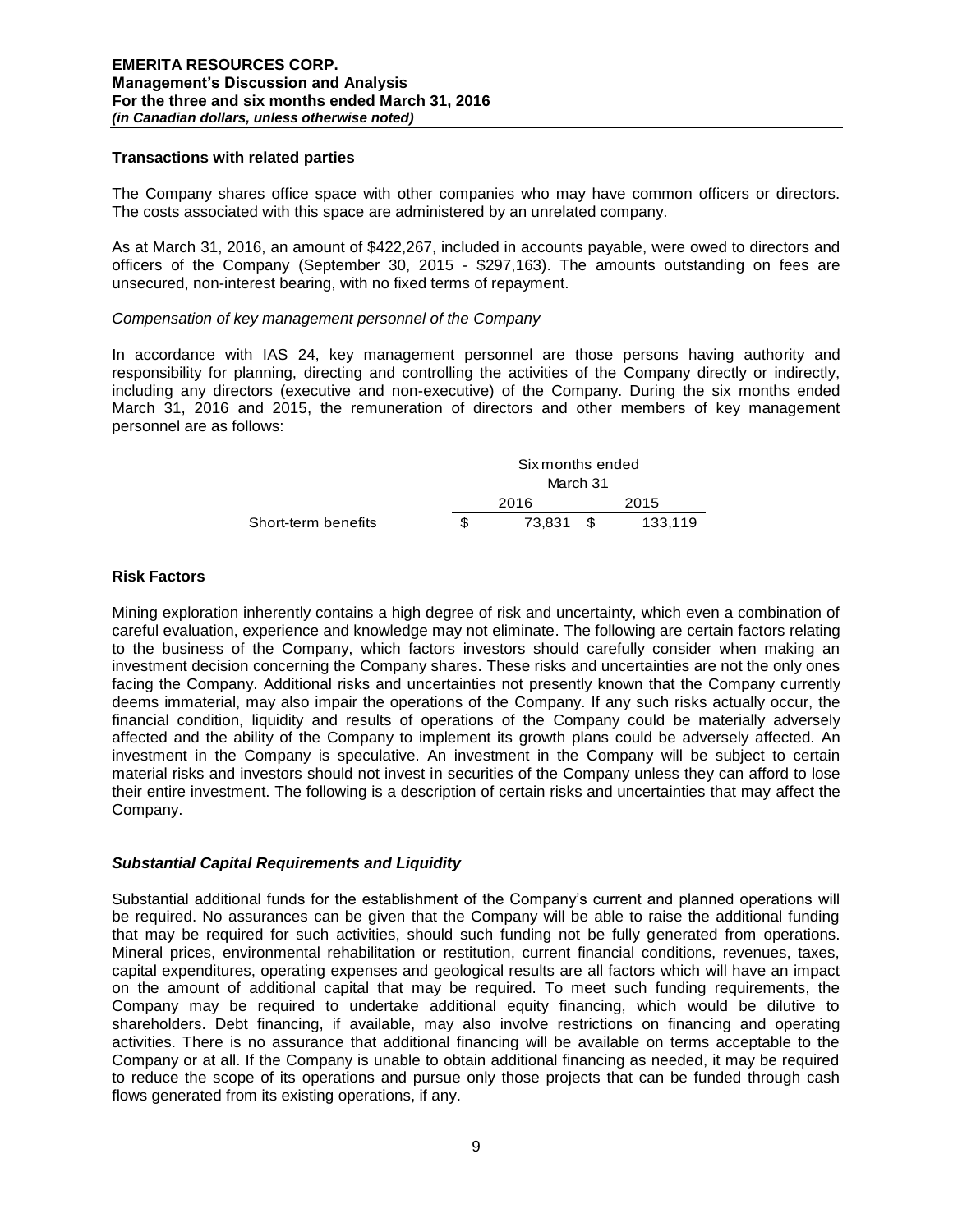### *Financing Risks and Dilution to Shareholders*

The Company has limited financial resources, no operations and no revenues. Even if the Company's exploration program on one or more of its properties is successful, additional funds will be required for the purposes of further exploration and development. There can be no assurance that the Company will be able to obtain adequate financing in the future or that such financing will be available on favourable terms or at all. It is likely such additional capital will be raised through the issuance of additional equity which would result in dilution to the Company's shareholders.

#### *Limited Operating History*

The Company is a relatively new company with limited operating history. The Company only recently acquired its interest in its properties and the Company has no history of business or mining operations, revenue generation or production history. The Company has yet to generate a profit from their activities. The Company will be subject to all of the business risks and uncertainties associated with any new business enterprise, including the risk that it will not achieve its growth objective. The Company anticipates that it may take several years to achieve positive cash flow from operations.

#### *No Mineral Resources or Mineral Reserves*

Resource exploration is a speculative business, characterized by a number of significant risks including, among other things, unprofitable efforts resulting not only from the failure to discover mineral deposits but also from finding mineral deposits that, though present, are insufficient in quantity and quality to return a profit from production. The marketability of minerals acquired or discovered by the Company may be affected by numerous factors which are beyond the control of the Company and which cannot be accurately predicted, such as market fluctuations, the proximity and capacity of milling facilities, mineral markets and processing equipment, and such other factors as government regulations, including regulations relating to royalties, allowable production, importing and exporting of minerals, and environmental protection, the combination of which factors may result in the Company not receiving an adequate return of investment capital.

The Company's properties are in the exploration stage only and, to date, no mineral resources or mineral reserves have been identified. Development of the Company's properties will follow only if favourable exploration results are obtained. The business of exploration for minerals and mining involves a high degree of risk. Few properties that are explored are ultimately developed into producing mines. There is no assurance that any mineral resources or mineral reserves will be identified or developed. The longterm profitability of the Company's operations will in part be directly related to the costs and success of its exploration programs, which may be affected by a number of factors.

Substantial expenditures are required to establish mineral resources and mineral reserves and to develop the mining and processing facilities and infrastructure at any site chosen for mining. Although substantial benefits may be derived from the discovery of a major mineralized deposit, no assurance can be given that minerals will be discovered in sufficient quantities to justify commercial operations or that funds required for development can be obtained on a timely basis.

## *Fluctuating Mineral Prices*

The economics of mineral exploration are affected by many factors beyond the Company's control, including commodity prices, the cost of operations, variations in the grade of minerals explored and fluctuations in the market price of minerals. Depending on the price of minerals, the Company may determine that it is impractical to continue a mineral exploration operation.

Mineral prices are prone to fluctuations and the marketability of minerals is affected by government regulation relating to price, royalties, allowable production and the importing and exporting of minerals,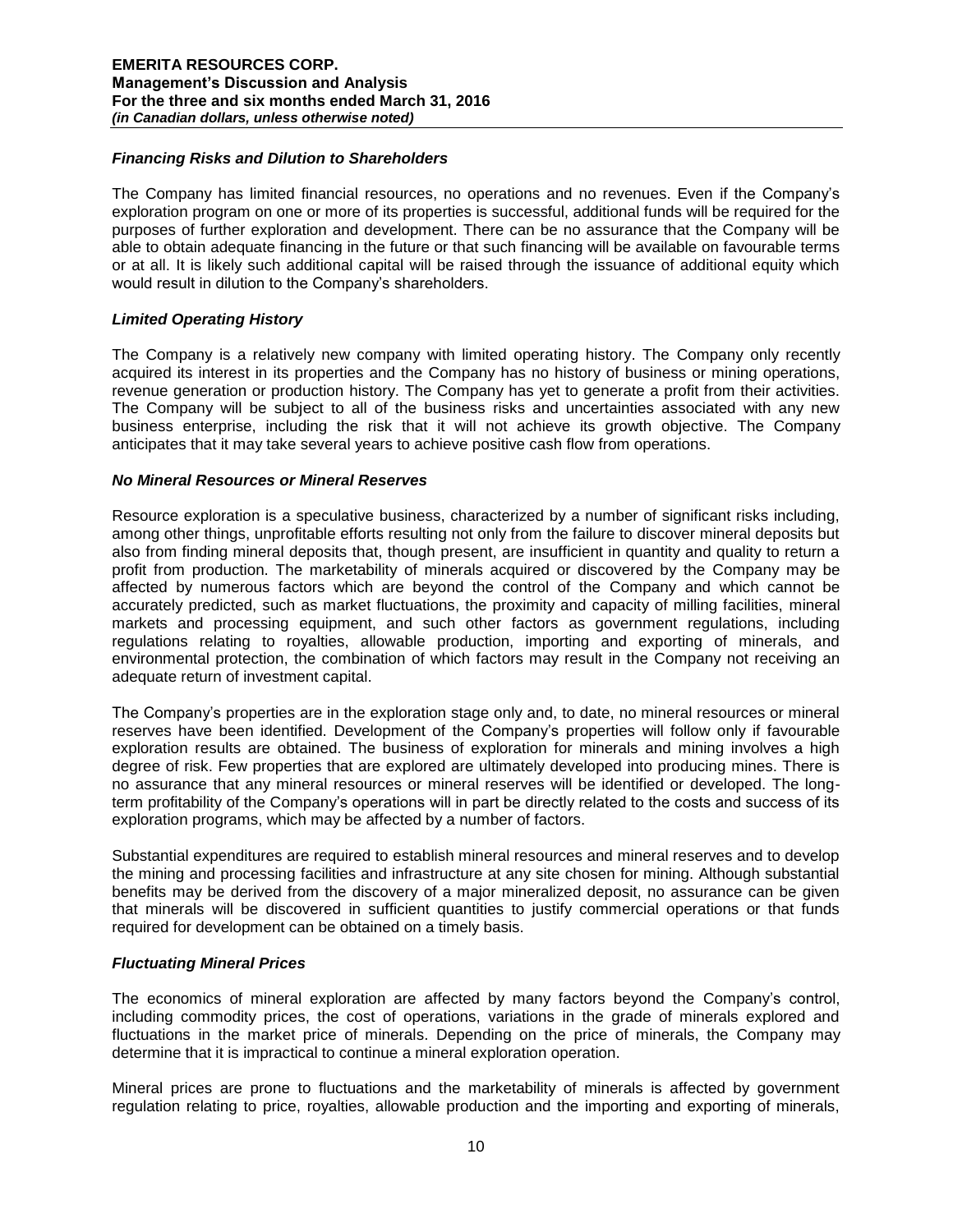the effect of which cannot be accurately predicted. There is no assurance that a profitable market will exist for the sale of any minerals that may be found on the Company's properties.

## *Regulatory, Permit and License Requirements*

The current or future operations of the Company require permits from various governmental authorities, and such operations are and will be governed by laws and regulations that may concern, among other things, exploration, development, production, taxes, labour standards, occupational health, waste disposal, toxic substances, land use, environmental protection, site safety and other matters. Companies engaged in the exploration and development of mineral properties generally experience increased costs and delays in development and other schedules as a result of the need to comply with applicable laws, regulations and permits. There can be no assurance that all permits which the Company may require for facilities and the conduct of exploration and development operations on its properties will be obtainable on reasonable terms, or that such laws and regulations will not have an adverse effect on any exploration or development project which the Company might undertake.

Failure to comply with applicable laws, regulations and permitting requirements may result in enforcement actions, including orders issued by regulatory or judicial authorities causing operations to cease or be curtailed and may include corrective measures requiring capital expenditures, installation of additional equipment or remedial actions. Parties engaged in exploration and development operations may be required to compensate those suffering loss or damage by reason of the exploration and development activities and may have civil or criminal fines or penalties imposed upon them for violation of applicable laws or regulations. Amendments to current laws, regulations and permits governing operations and activities of mineral companies, or more stringent implementation thereof, could have a material adverse impact on the Company and cause increases in capital expenditures or exploration and development costs, or require abandonment or delays in the development of new or existing properties.

With respect to the Aznalcóllar tender appeal process there can be no certainty with respect to further developments of the appeal or the results of any recourse initiated by the applicable governmental entities in Spain with respect to the tender process. In addition, there can be no certainty with respect to the timing regarding any potential resolution of the tender review process, the ability of the Company to be successful with its appeal or the potential for the Company to be awarded the Aznalcóllar Project.

## *Title to Properties*

Acquisition of title to mineral properties is a very detailed and time-consuming process. Title to, and the area of, mineral properties may be disputed. The Company has advised that one of the exploration permits with respect to the Los Vieros Property, which is comprised of four exploration permits that cover an area of 23,175 hectares, has been granted to a third party and will not be granted to the Company. This permit was comprised of 8,820 hectares of the Los Vieros Property.The Company cannot give an assurance that title to some or all of the Company's interest in its properties will not be challenged or impugned. Mineral properties sometimes contain claims or transfer histories that examiners cannot verify. A successful claim that the Company does not have the interest it understands it has in its properties could cause the Company to lose any rights to explore, develop and mine any minerals on such properties without compensation for its prior expenditures relating thereto.

## *Competition*

The mineral exploration and development industry is highly competitive. The Company will have to compete with other companies, many of which have greater financial, technical and other resources than the Company, for, among other things, the acquisition of minerals claims, leases and other mineral interests, as well as for the recruitment and retention of qualified employees and other personnel. Failure to compete successfully against other companies could have a material adverse effect on the Company and its prospects.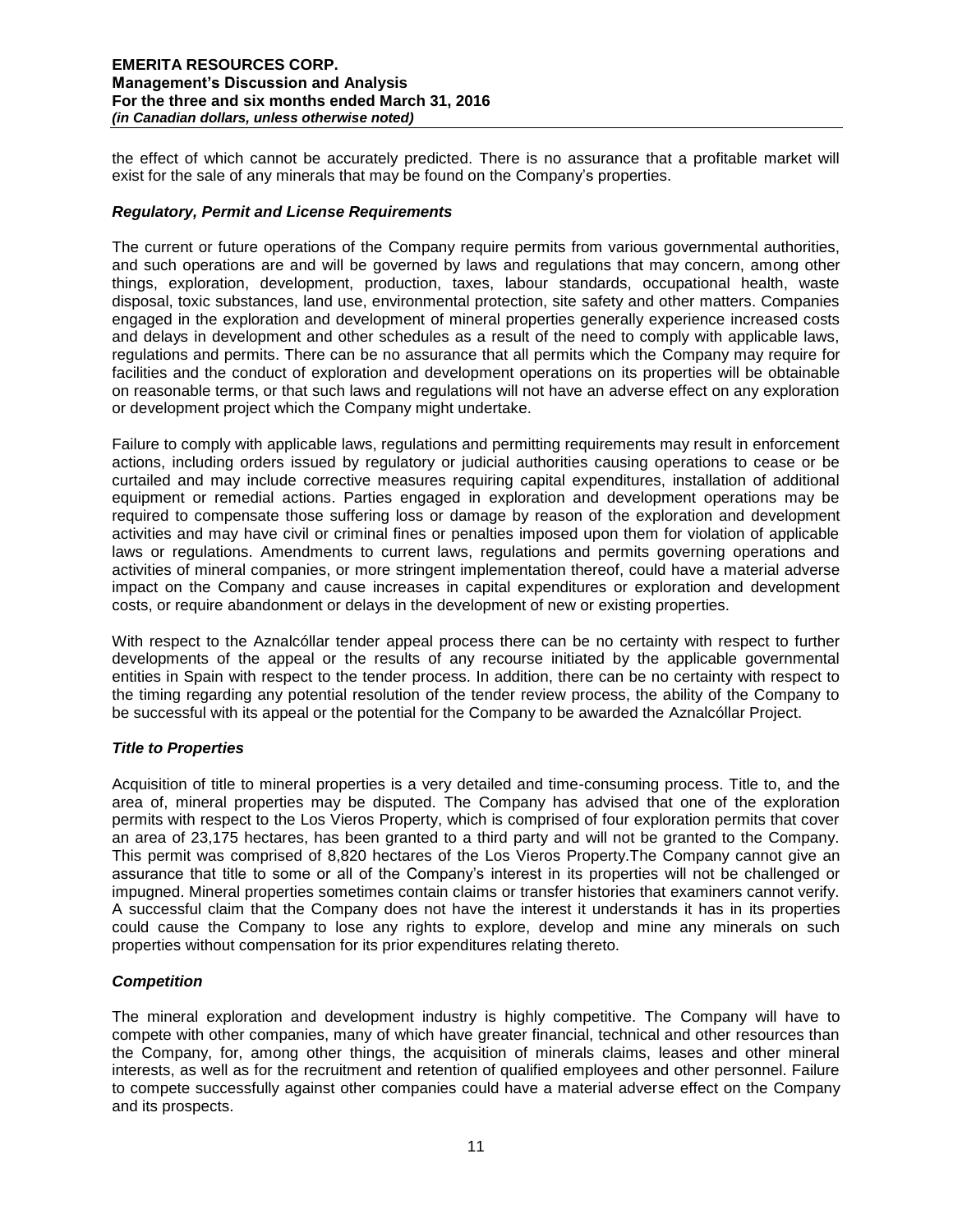## *Reliance on Management and Dependence on Key Personnel*

The success of the Company will be largely dependent upon the performance of its directors and officers and the ability to attract and retain key personnel. The loss of the services of these persons may have a material adverse effect on the Company's business and prospects. The Company will compete with numerous other companies for the recruitment and retention of qualified employees and contractors. There is no assurance that the Company can maintain the service of its directors and officers or other qualified personnel required to operate its business. Failure to do so could have a material adverse effect on the Company and its prospects.

## *Environmental Risks*

The Company's exploration and appraisal programs will, in general, be subject to approval by regulatory bodies. Additionally, all phases of the exploration, development and mining business present environmental risks and hazards and are subject to environmental regulation pursuant to a variety of international conventions and national and local laws and regulations. Environmental legislation provides for, among other things, restrictions and prohibitions on spills, releases or emissions of various substances produced in association with exploration, development and mining operations. The legislation also requires that wells and facility sites be operated, maintained, abandoned and reclaimed to the satisfaction of applicable regulatory authorities. Compliance with such legislation can require significant expenditures and a breach may result in the imposition of fines and penalties, some of which may be material. Environmental legislation is evolving in a manner expected to result in stricter standards and enforcement, larger fines and liability and potentially increased capital expenditures and operating costs.

#### *Local Resident Concerns*

Apart from ordinary environmental issues, the exploration, development and mining of the Company's properties could be subject to resistance from local residents that could either prevent or delay exploration and development of the properties.

## *Conflicts of Interest*

Certain of the directors and officers of the Company will be engaged in, and will continue to engage in, other business activities on their own behalf and on behalf of other companies (including mineral resource companies) and, as a result of these and other activities, such directors and officers may become subject to conflicts of interest. The *Business Corporations Act* (British Columbia) ("BCBCA") provides that in the event that a director has a material interest in a contract or proposed contract or agreement that is material to an Company, the director shall disclose his interest in such contract or agreement and shall refrain from voting on any matter in respect of such contract or agreement, subject to and in accordance with the BCBCA. To the extent that conflicts of interest arise, such conflicts will be resolved in accordance with the provisions of the BCBCA.

## *Foreign Operations*

The Company's properties are located in Spain. As such, the Company's proposed activities with respect to its properties will be subject to governmental, political, economic and other uncertainties, including but not limited to expropriation of property without fair compensation, repatriation of earnings, nationalization, currency fluctuations and devaluations, exchange controls and increases in government fees, renegotiation or nullification of existing concessions and contracts, changes in taxation policies, economic sanctions and the other risks arising out of foreign governmental sovereignty over the areas in which the Company's operations will be conducted, as well as risks including loss due to civil strife, acts of war, insurrections and the actions of national labour unions. Future government actions concerning the economy, taxation, or the operation and regulation of nationally important facilities such as mines, could have a significant effect on the Company. No assurances can be given that the Company's plans and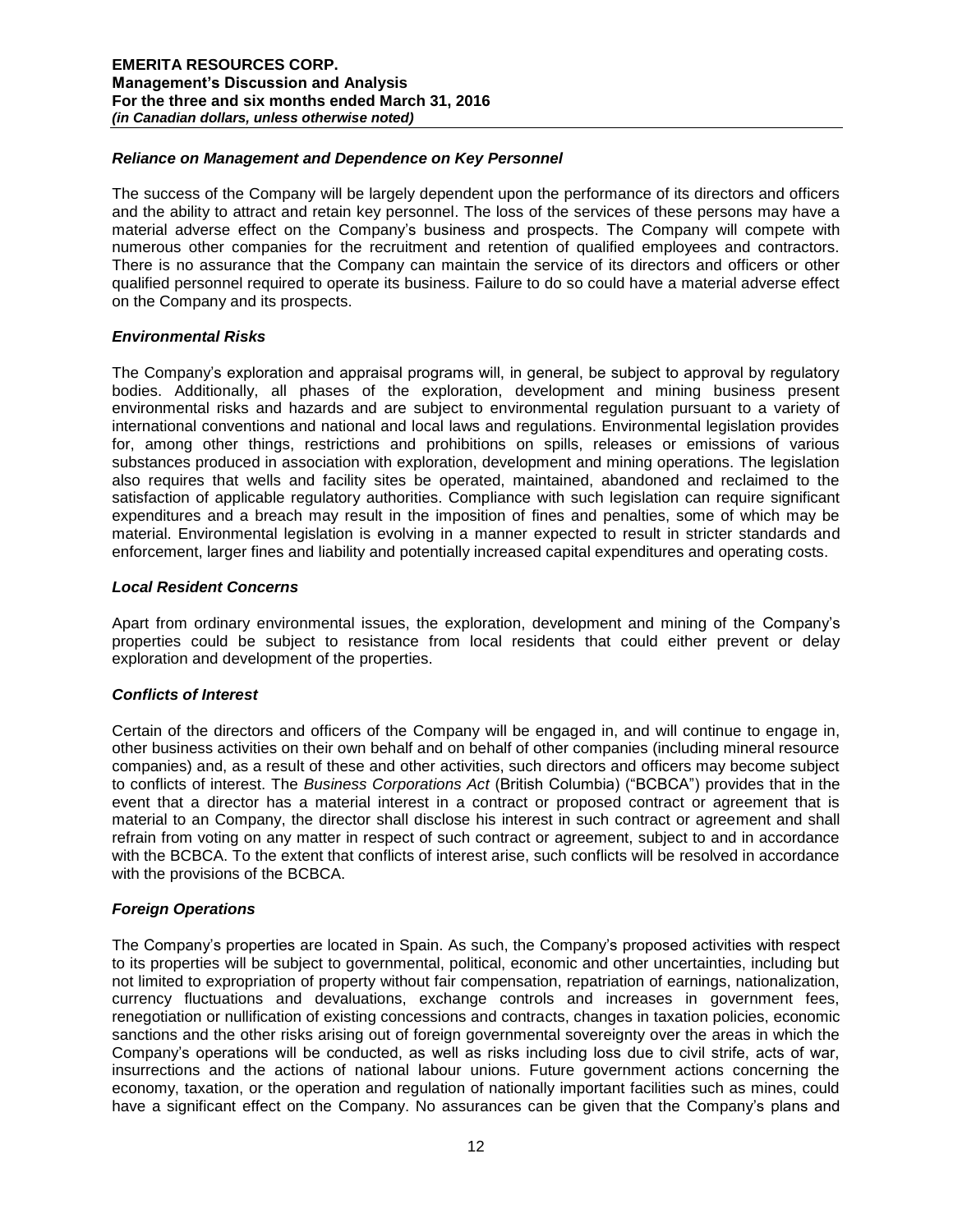operations will not be adversely affected by future developments in Spain. Any changes in regulations or shifts in political attitudes will be beyond the Company's control and may adversely affect the Company's business.

## *Uninsurable Risks*

Exploration, development and production operations on mineral properties involve numerous risks, including unexpected or unusual geological operating conditions, rock bursts, cave-ins, fires, floods, earthquakes and other environmental occurrences, any of which could result in damage to, or destruction of, equipment and mines, damage to life or property, environmental damage and possible legal liability. Although precautions to minimize risk will be taken, operations are subject to hazards that may result in environmental pollution and consequent liability that could have a material adverse impact on the business, operations and financial performance of the Company. It is not always possible to obtain insurance against all such risks and the Company may decide not to insure against certain risks as a result of high premiums or other reasons. Should such liabilities arise, they could have an adverse impact on the Company's results of operations and financial condition and could cause a decline in the value of the Company securities.

## *Litigation*

The Company and/or its directors or officers may be subject to a variety of civil or other legal proceedings, with or without merit.